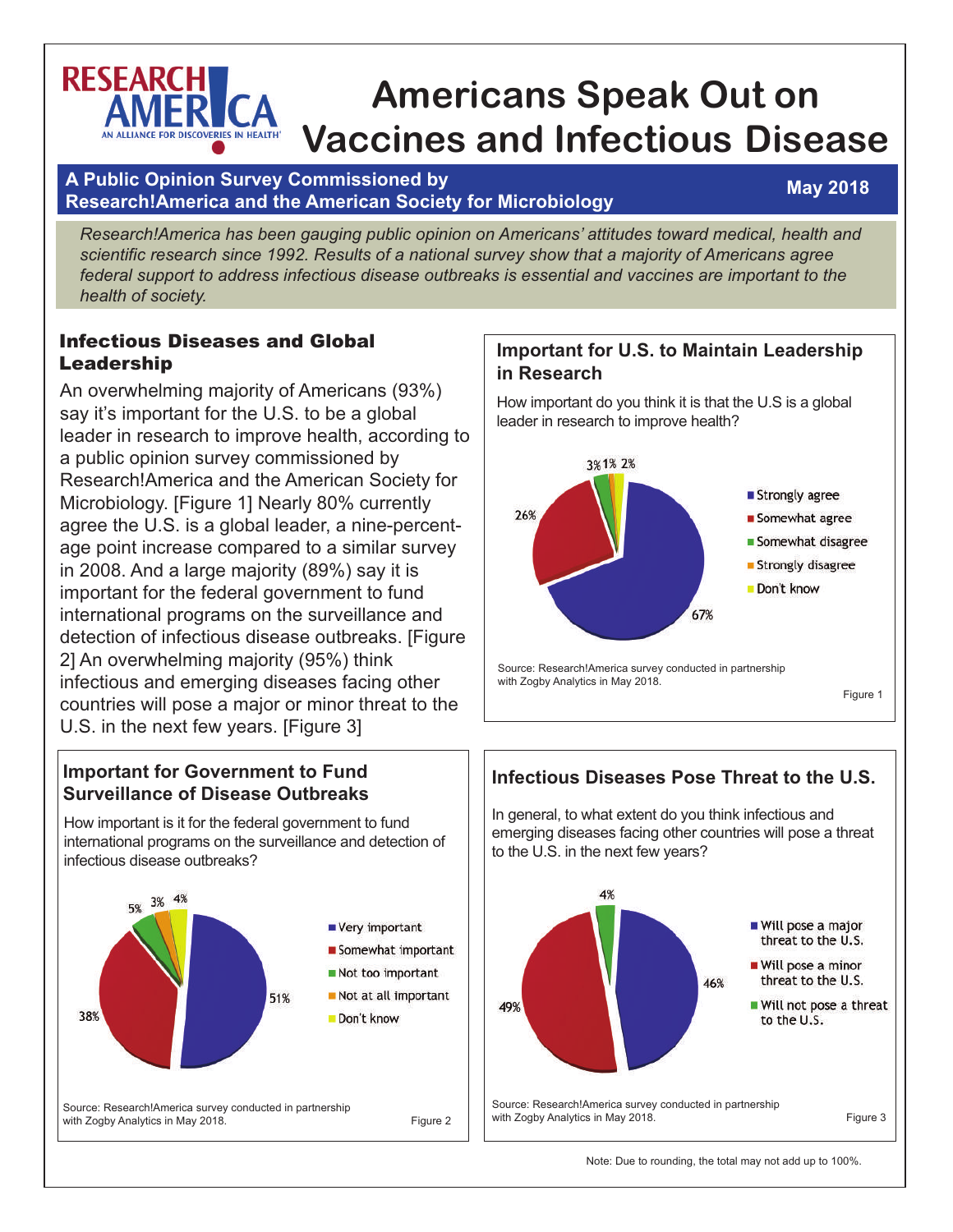### **Many Confident That U.S. Government Can Prevent Infectious Disease Outbreak**

How confident are you that the federal government can prevent a major infectious disease outbreak in the U.S.?



### **Vaccination for Childhood Diseases Most Concerning Global Health Problem**

What is the global health problem that concerns you the most?

|                                                        | Hunger and nutritional health              | 64% |
|--------------------------------------------------------|--------------------------------------------|-----|
|                                                        | <b>HIV/AIDS</b>                            | 47% |
|                                                        | <b>Vaccination for childhood</b>           | 47% |
|                                                        | diseases like polio                        |     |
|                                                        | Obesity                                    | 39% |
|                                                        | Family planning and<br>reproductive health | 38% |
|                                                        | Malaria                                    | 33% |
|                                                        |                                            |     |
| urco: PocoarchIAmorica survoy conductod in partnership |                                            |     |

nducted in partnershit with Zogby Analytics in May 2018.

Figure 5

### **Majority Agree Not Vaccinating Puts Children & Communities at Risk**

Which statement is closest to your view? Statement A - Some people say parents should have the right to decide whether their children should get vaccinated or not. Statement B - Other people say that when parents decide not to vaccinate it puts their children and their communities at risk.



Only 31% agree that the global community is prepared to respond to another epidemic like Ebola, and fewer (25%) agree the U.S. is prepared to respond to such an epidemic. But 61% are confident that the federal government can prevent a major infectious disease outbreak in the U.S. [Figure 4] Seventy-percent say the federal government should do more to educate the public about global disease outbreaks and the risk to the U.S. A strong majority (81%) say Americans should be concerned about global health, and that the following should be responsible for funding global health research -- World Health Organization (73%), U.S. government (65%), businesses (52%), United Nations (50%), Foundations (45%), private citizens (36%) and state government (26%). When asked what is the global health problem that concerns them the most, nearly half of Americans (47%) said vaccination for childhood diseases like polio, along with HIV/AIDS. About two-thirds (64%) said hunger and nutritional health is the most concerning health problem while 39% said obesity, 38% family planning and reproductive health and 33% malaria. [Figure 5]

# Public Perception of Vaccines

Nearly 90% of Americans say it is important for parents to have their children vaccinated and when parents decide not to vaccinate, 61% say it puts their children and their communities at risk, a 10-percentage point increase from 2008. Twenty-eight percent agree parents should have the right to decide whether their children should get vaccinated or not. [Figure 6] Forty-six percent say they got the flu vaccine during the last flu season but 53% did not. Among the reasons -- 48% say they do not trust the flu vaccine, 40% do not feel they need it to prevent the flu, 26% say the vaccine is not effective and therefore not worth getting, 11% say they did not have enough time, 8% say their doctor did not recommend it and 7% say it is not covered by their insurance. But a strong majority (85%) favor increased federal spending on research to improve and find new vaccines.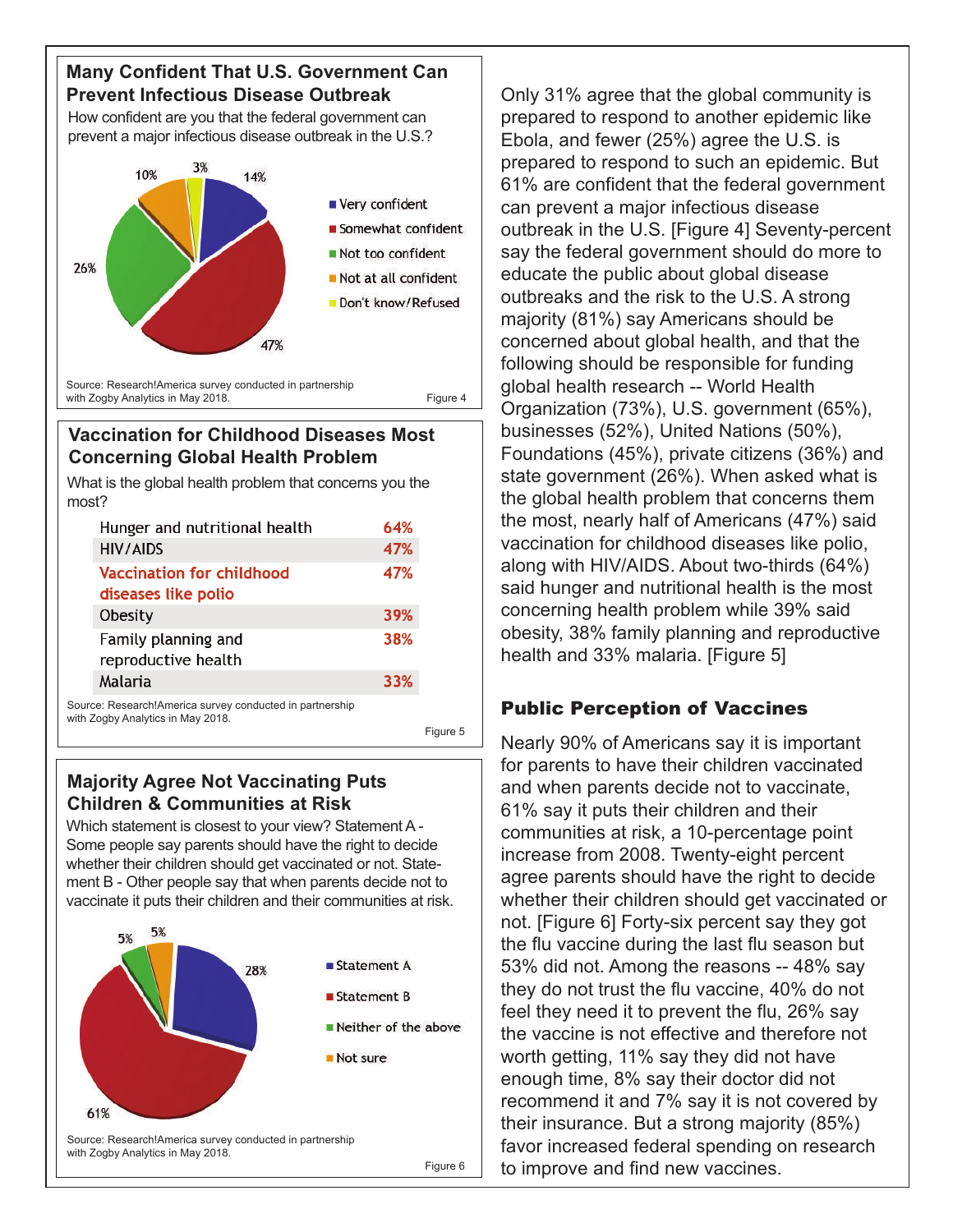#### **Vaccines are Important to Health of Society**

Thinking about the common vaccines available today such as polio, tetanus, measles, and flu, how important do you believe vaccines are to the health of our society today?



### **Many Have Personally Benefited From Vaccines**

Do you believe that you have personally benefited from the development of vaccines over the last 50 years?



Figure 8

### **Majority Confident in U.S. Vaccine Evaluation and Recommendations**

How confident are you in our current system in the U.S. for evaluating the safety of vaccines and recommendations for when they should be given?



Public attitudes regarding the benefits of vaccines have shifted over the last decade. In thinking about the common vaccines available today such as polio, tetanus, measles and flu, 70% of Americans say vaccines are very important to the health of our society, a 10-percentage point decrease compared to 2008. [Figure 7]

Fifty-nine percent of Americans strongly believe that they have benefited from the development of vaccines over the last 50 years, a 16-percentage point decrease from 2008. [Figure 8] And confidence in the current system in the U.S. for evaluating the safety of vaccines and recommendations for when they should be given, declined to 77% from 85% in 2008. [Figure 9] Roughly two-thirds of Americans (67%) are confident that the current system ensures an adequate supply of necessary vaccines to prevent shortages, down 11-percentage points from 2008.

Only 21% have heard of a universal flu vaccine [Figure 10] and nearly half (45%) agree that the public does not get enough information from their doctors about vaccinations. When asked how did they hear about vaccines, more than half said the media (54%), online/internet (45%), doctor/healthcare provider (41%), advertisements (38%), social media (36%), friends/family (29%), government (10%) and a patient organization (6%).



Do you recall hearing anything recently about a new type of vaccine called a universal flu vaccine?